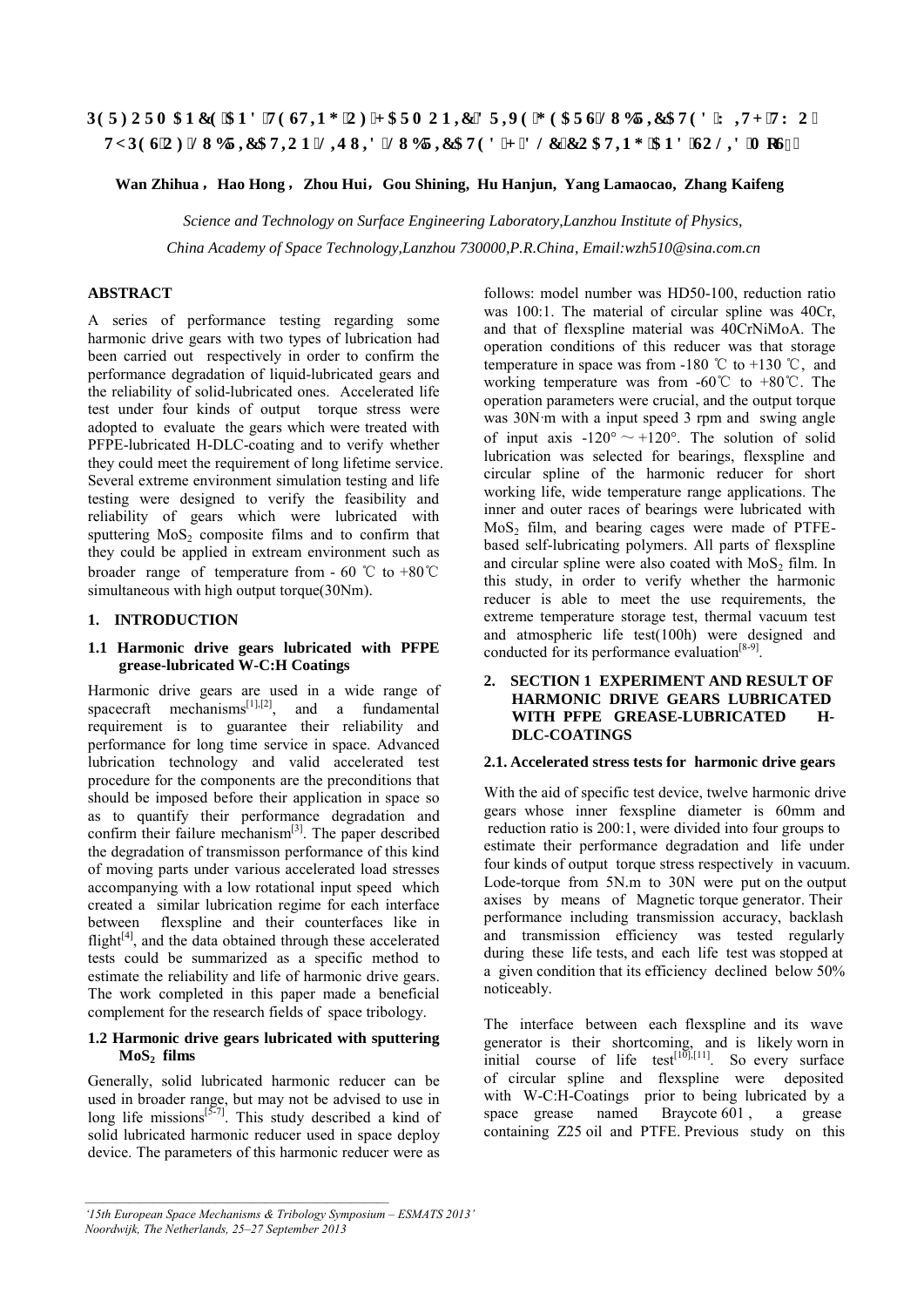subject<sup>[12]</sup> necessitates diverse stresses life tests, and the following accelerated life tests conditions and efficiency test condition are shown in table1 and table2.

| ruoter treebieluiten ille lests contentons                                                               |                                 |                                                                                                                       |                                                                                                      |  |  |
|----------------------------------------------------------------------------------------------------------|---------------------------------|-----------------------------------------------------------------------------------------------------------------------|------------------------------------------------------------------------------------------------------|--|--|
| Experimental item and condition                                                                          |                                 |                                                                                                                       |                                                                                                      |  |  |
| Number of<br>experimental<br>samples                                                                     | Outpu<br>torque                 | State<br>input<br>of<br>rotation axis                                                                                 | Environmental<br>condition                                                                           |  |  |
| 3 (No. $1 \sim$ No. 3)<br>3 $(N_0, 4 \sim N_0, 6)$<br>3 (No. $7 \sim$ No. 9)<br>3 (No. $10 \sim$ No. 12) | 5N.m<br>10N.m<br>20N.m<br>30N.m | The axes rotated at<br>a speed of 15r/min<br>clockwise and<br>anticlockwise by<br>turns, and reversed<br>per 13.5min. | Vacuum<br>pressure:10 <sup>-4</sup> Pa<br>Experimental<br>temperature:<br>$25^{\circ}C + 5^{\circ}C$ |  |  |

*Table1 Accelerated life tests conditions* 

|  |  | Table 2 Efficiency test condition |
|--|--|-----------------------------------|
|--|--|-----------------------------------|

| Test            | Items and condition                               |
|-----------------|---------------------------------------------------|
| Efficiency test | Output load torque: 20Nm                          |
|                 | Input speed: 100 r/min                            |
|                 | Temperature: room temperature( $20-25^{\circ}$ C) |

Data extracted from the accelerated load torque stress tests can improve their practicality and be available for being analysed statistically, since all tests were conducted under a same input speed of 15r/min in vacuum,which conformed to the principle that the moving parts' lubrication failure mechanism must not be modified in comparison with that in flight $[13]$ . Further more the results of the accelerated life tests could help to analyse and quantify the variation of HD gears' reliability.

## **2.2. Evaluation method of performance degradation during accelerated life tests**

The harmonic drive gears' efficiency , transmission accuracy and backlash were tested regularly so as to identify their performance degradation trends. Fig1 presented the one scene of accelerated life tests in vacuum simulator, and test method regarding efficiency, transmission accuracy and backlash was conducted through a specific facility as can be seen in Fig2.



*Fig 1. scene of accelerated tests for harmonic drive gears in vacuum* 

In order to calculate the efficiency through data abtained from torque sensors straightforwardly, calculating formula of transmission efficiency could be transformed into a simple one like the following, which made the test result more accurate.



#### **2.3. Measurement of Worn areas**

The 3D surface topography of inner surface of every Flexspline dis-assembled was measured after life test with Taylor Hobson laser rough instrument , which directly reflects the wear on worn surfaces.

## **2.4. FTIR analysis for remanent PFPE grease**

The remnants of PFPE grease on each worn surfaces were tested through FTIR to establish whether the structure of giant molecule of PFPE was destroyed, and whether there was new functional group after long periods of life test.

#### **2.5 Result and discussion**

The trends of efficiency degradation under different output torque stresses from 5Nm to 30Nm were shown respectively in Fig3. Each life test was not stopped until their efficiency decreased significantly to under 50% , and total revolutions of corresponding input axis were calculated. As showen in Fig3, it presented different slope of efficiency degradation with a range of output torques of 5Nm, 10Nm, 20Nm and 30Nm. The total revolutions of input axes could add up to  $1.2 \times 10^{7}$ r and  $9.0 \times 10^6$  r averagely at the load stresses of 5Nm and 10Nm when their efficiency declined below 50% obviously. Correspondingly, It took about 18 monthes and 13.7 months to accomplish this two low accelerated load stress tests. Additionally, their efficiency levelled off relatively at a range of  $75\% \pm 3\%$  during the initial 13.5 months and 10.5 months, and hence declined at a rapid slope. However, the results at higher load stresses of 20Nm and 30Nm amounted to  $7.1 \times 10^6$ r and  $6.0 \times$ 10<sup>6</sup> r, taking 11 monthes and 9.2 months respectively which were less than two previous groups of specimens. This was likely due to higher internal contact stress caused by higher load between inner surface and wave generator which resulted in more wear<sup>[14]</sup>. In comparison with efficiency degradation, the transmission accuracy and backlash of these specimens showed no tendency of degradation.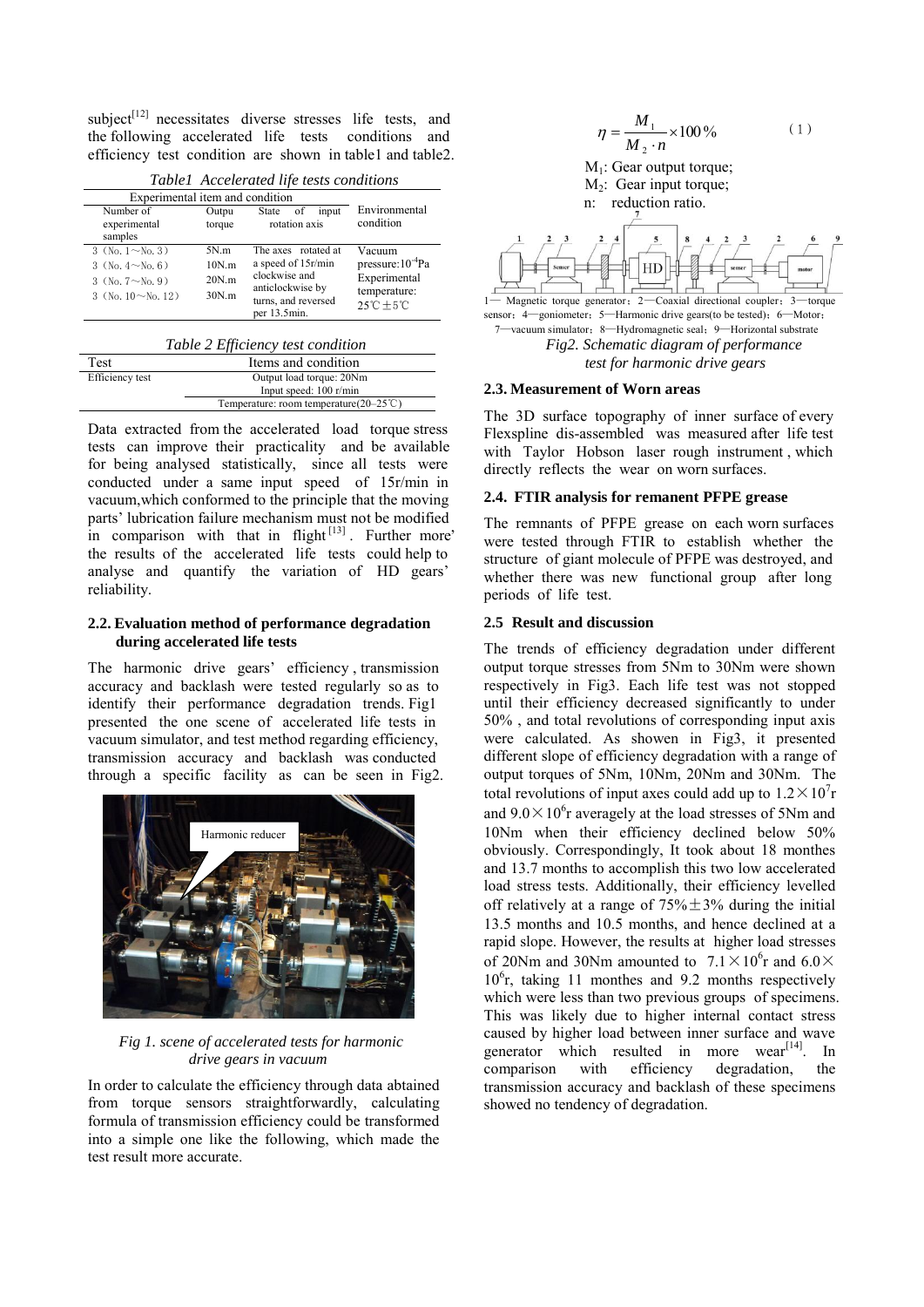

d) curves of efficiency of gears at the condition of 30N.m  *Fig3. curves of efficiency versus experimental time* 



*Fig4.Total revolutions of input axis versus output torque* 



c) Typical scan curve of profile at worn zone

*Fig5. Wear of inside surface of flexspliner (5N.m)*  As shown in Fig3c, the efficiency at output torque of 20N.m degraded earlier than other two specimens' of lower stresses. The period of steady efficiency could only lasted 5.5 months and then the efficiency fell rapidly. Compared to trends mentioned above, sharp curves, without steady process throughout the experiments were displayed in Fig3d(30N.m). In addition, the operation of gearboxes became noticeably noisy when their efficiency declined to about 50%. It was evident that higher output torque had effects on specimens' life as it was summarized in Fig4. The operation life of gears decreased from  $1.2 \times 10^{7}$ r to 6.0  $\times 10^6$ r with increasing load from 5N.m to 30N.m. The extrapolated value of life was calculated through critical statistics which was based on experimental results.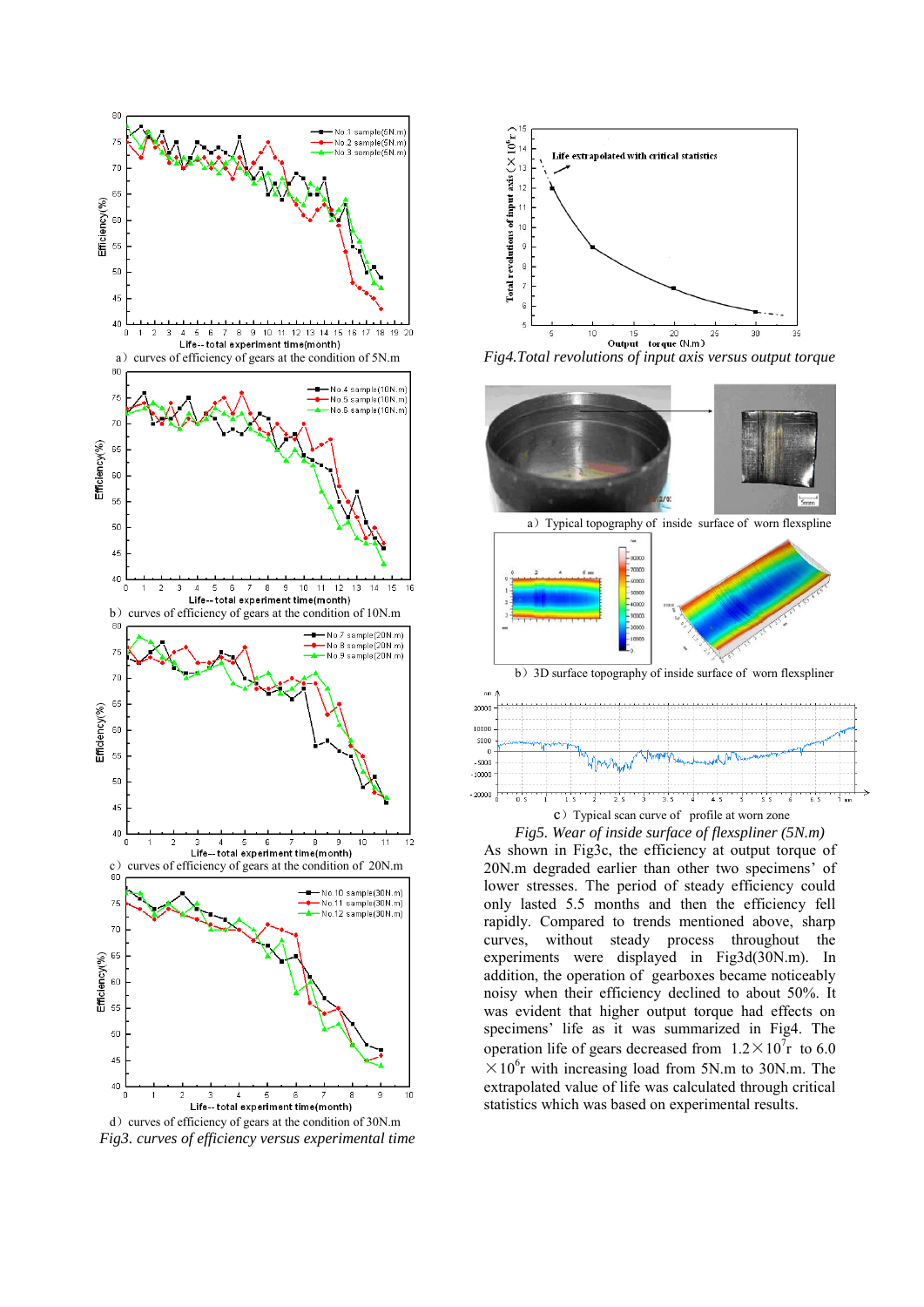



The remnants of grease sampled from worn areas were analysed by using Fourier Transform Infrared spectroscopy with an intention to establish whether there were new chemical bands in addition to those of PFPE. Two kinds of infrared absorption spectrum were showed in Fig7, which demonstrated similarly bonds at  $1206 \text{cm}^{-1}$ (C-F),  $1143 \text{cm}^{-1}$ (C-O-C),  $1094 \text{cm}^{-1}$  (C-O-C) that were derived from PFPE. Compared to unused PFPE grease, however, the absorption spectrum at  $1645 \text{cm}^{-1}$  was detected and confirmed  $°C=O$ ,  $1645 \text{cm}^{-1}$  was detected and confirmed  $C=O'$ , which indicated that PFPE grease at worn areas was destroyed or oxidated partially. Further investigation will be conducted to describe the range of temperature variation on worn surface while the gears operate both smoothly and roughly, which will reveal the possibility that PFPE grease degrades at instantaneous high

temperature due to the asperity of hard friction.



#### **2.6 Conclusions of section 1**

The PFPE grease–lubricated W-C:H-Coatings could afford HD gears(Type-60) a long running life which added up to more than  $1.2 \times 10^7$  revolutions under a condition of 5N.m output torque which is actually higher than that in flight. Based on this result, a promising space application of grease lubrication combined with DLC films could be achieved.

The transmission efficiency of HD gears fluctuated at a small range of  $75\% \pm 3\%$  at a moderate load stress from 5Nm to 10Nm during their main experimental period which accounted for approximately 71% of the entire running lifetime, and compared to the stage when efficiency declined continuously at a rapid slope, the HD gears could operate smoothly at a relatively stable efficiency which indicated that less wear occurred before that inflexion. With an increasing output torques loaded on output axis of HD gears, their running life degraded noticeably, from which a conclusion could be drawn that wear rates of flexsplines tended to go up correspondingly.

The running life were reduced significantly with a increasing accelerated stress of output torques. It declined by 33% approximately from  $1.2 \times 10^{7}$ r(5N.m)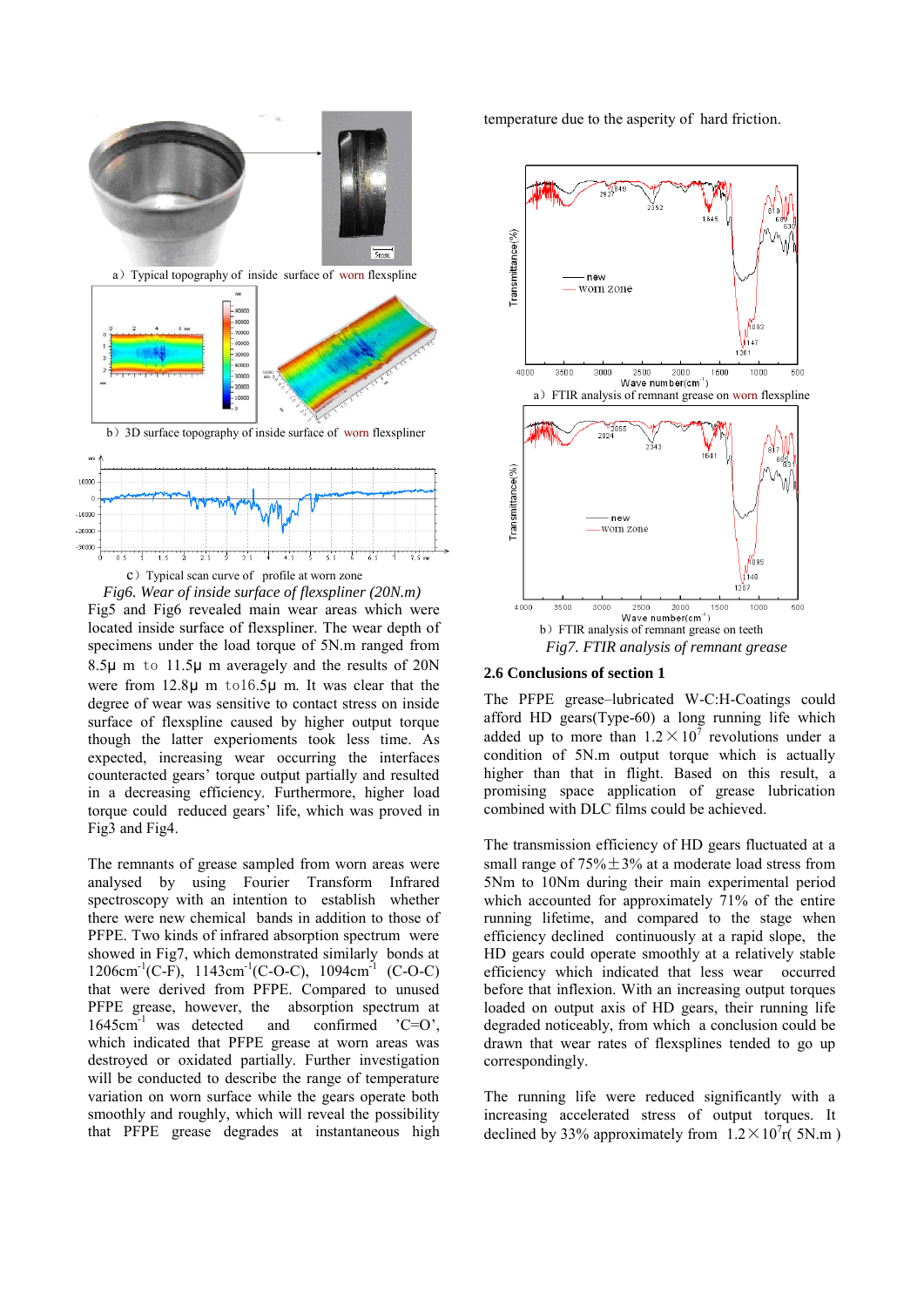to  $9.0 \times 10^6$ r (10N.m). Further more, its running life only accounted for 58% and 50% of the initial value under higher load conditions of 20N.m and 30N.m respectively.

The wear on surfaces of flexsplines played the leading role that reduced HD gears' efficiency , and that in teeth system FS/CS was negligible to some degree.

## **3. SECTION 2 EXPERIMENT AND RESULT OF HARMONIC DRIVE GEARS LUBRICATED WITH SOLID SPUTTERING MoS2 FILMS**

#### **3.1 Extreme temperature storage test**

Extreme temperature storage test was aim to confirm whether the harmonic reducer could start normally, and whether its performance would degrade when the harmonic reducer was in room temperature environment after storage in low or high temperature environments. Low temperature storage test was carried out in liquid nitrogen storage containers whose schematic diagram is shown in Fig8.



#### *Fig 8 Low temperature storage test of harmonic reducer*

During low temperature storage tests, the harmonic reducer in a smaller container was kept in liquid nitrogen environment in order to avoid the occurrence of frost which could have effect on the test results, further more, the smaller sealed container was kept a low vacuum by pre-pumping. The harmonic reducer was removed from the liquid nitrogen container after the low temperature storage test of 15 days, and its transmission efficiency, transmission accuracy and stiffness properties were measured at room temperature. After finishing these test, the harmonic reducer was put into liquid nitrogen container again to accomplish the following 2 cycles of temperature storage test with the temperature lower than -190 ℃. Likewise, its high temperature storage tests of 3 cycles were conducted in a chamber with the temperature of  $+130$  °C and its

transmission perormance were tested after it returned to normal temperature. The test results after each low and high temperature storage test were shown in Table3.

*Table3 Results of low and high temperature* 

|                                            |                                | storage test                                   |                                  |                         |                                                                     |  |
|--------------------------------------------|--------------------------------|------------------------------------------------|----------------------------------|-------------------------|---------------------------------------------------------------------|--|
| <b>Test stage</b><br>before test           |                                | <b>Start torque</b><br>(x, m)<br>$0.05 -$      | <b>Efficiency</b><br>(%)<br>72.5 | accuracy<br>(ግ<br>0.032 | <b>Stiffness</b><br>$(\mathbb{N}:\mathfrak{m}/\mathfrak{D})$<br>276 |  |
| <b>Results of</b>                          | after<br>1 <sup>st</sup> cycle | 0.06 (first time)<br>$0.05$ (second<br>time)   | 70.3                             | 0.029                   | 275                                                                 |  |
| $low -$<br>temperature<br>storage<br>tests | after<br>$2nd$ cycle           | 0.08(first time)<br>$0.06$ (second<br>time)    | 73.6                             | 0.027                   | 272                                                                 |  |
|                                            | after<br>3 <sup>rd</sup> cycle | $0.07$ (first time)<br>$0.05$ (second<br>time) | 72.2                             | 0.034.                  | 264                                                                 |  |
| <b>Results of</b>                          | after 1 <sup>st</sup> cycle    | 0.06                                           | 71.4                             | 0.036                   | 263                                                                 |  |
| high<br>temperature                        | after 2 <sup>nd</sup> cycle    | 0.05                                           | 72.9                             | 0.030                   | 278                                                                 |  |
| storage<br>tests                           | after 3 <sup>rd</sup> cycle    | 0.05                                           | 71.7                             | 0.034                   | 273                                                                 |  |

It was seen from table 3 that the start torque of the harmonic reducer increased slightly from 0.05N·m to 0.08N·m as the temperature return to room temperature from low temperature, however, at the second test after running in , it recovered to the initial level of before the storage test. Each internal clearance of the harmonic reducer became smaller due to thermal expansion and contraction at low temperature, and when it returned to the room temperature, its internal stress was not completely removed. It was the reason why the start friction torque increased at the first test, and reached to the initial level at the second time. On the other hand, its transmission performance did not decrease after high temperature storage test, and the transmission efficiency, transmission accuracy and stiffness of harmonic reducer before and after the storage tests did not change significantly with little difference due to its factors of test resolution and precision .

# **3.2 Thermal vacuum test**

Thermal vacuum test was conducted to evaluate its performance in thermal vacuum environment. In the test, the transmission efficiency was measured as the key index and its schematic diagram of test device was shown in Fig 9.



*thermal vacuum equipment* 

As shown in Fig 9, the motor and input torque sensor were used for driving of harmonic reducer and test of driving force respectively. The output torque sensor and a magnetic torque generator were used for realization of torque loading and testing. The drive motor, input torque sensor and harmonic reducer were installed in the vacuum chamber, and connected with the magnetic torque generator and output torque sensor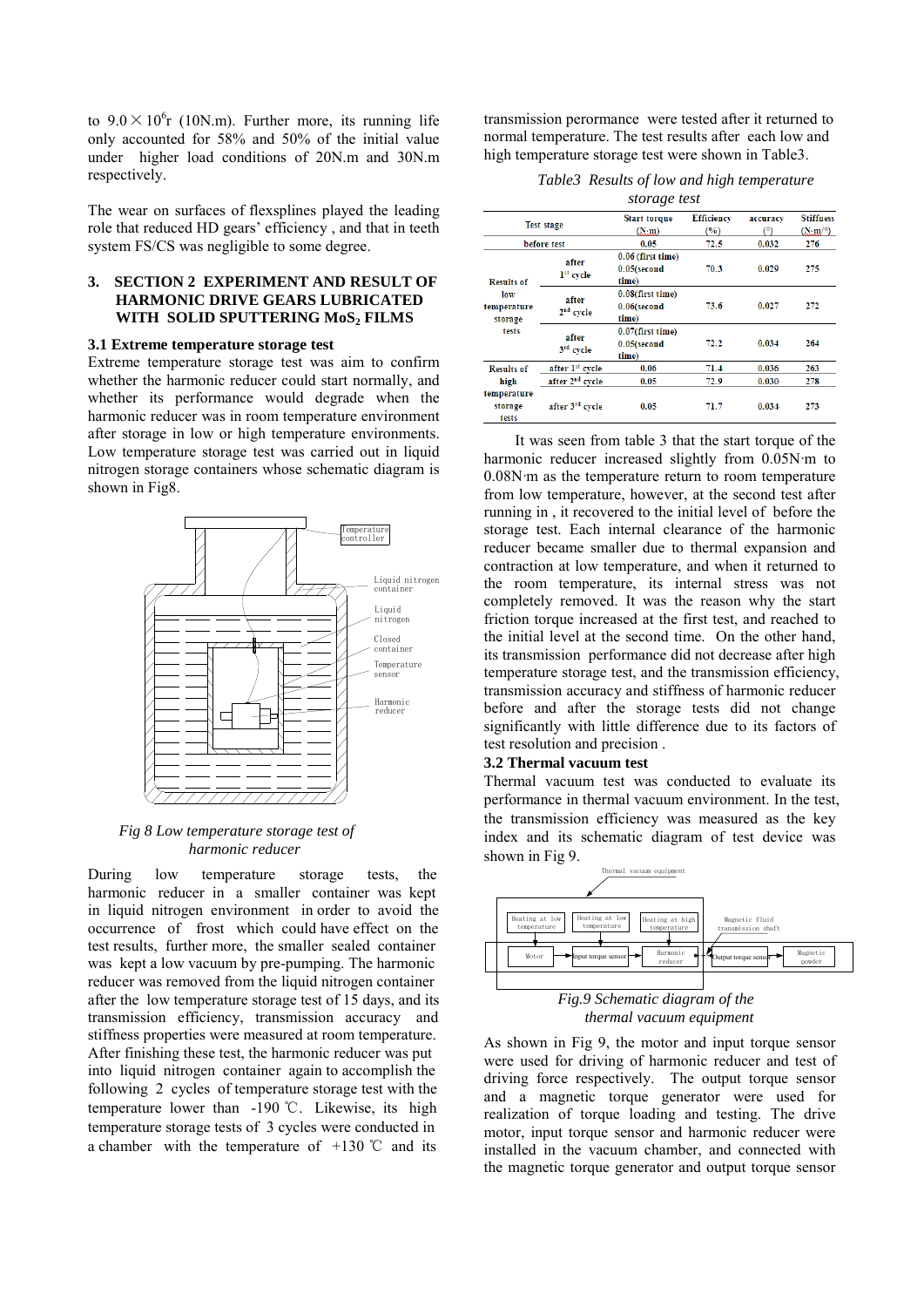by a magnetic fluid transmission shaft. In the low temperature test, in order to ensure the normal operation of driving motor and torque sensor in vacuum with a low temperature, the motor and torque sensor were heated by means of active temperature control device. During the high temperature test, heating device was adopted to heat the harmonic reducer only. Thermal vacuum test profile was shown in Fig 10.



The thermal vacuum test were carried out for 6 cycles in all. The transmission efficiency was measured at the temperature of -65 °C, -40 °C, -20 °C, 0 °C, 20 °C, 40 °C, 60 ℃ and 85 ℃ in the first and sixth cycle. During other cycles, its transmission efficiency was measured at the end of high and low temperature stage. The test results were shown in Fig11 and Fig12.



*Figure 11 Transmission efficiency at high and low temperature during each cycle* 



*Figure 12 Transmission Efficiency from -65*℃ *to +85*℃ *during*  $I^{st}$  *cycle and*  $6^{th}$  *cycle* 

The Fig.11 presented a clear information that the transmission efficiency obtained at 85 ℃ was about 10% higher than that at -65℃ from first cycle to the sixth cycle. And as showed in Fig12, the transmission efficiency of harmonic reducer decreased gradually at a

condition of decreasing temperature. It was obvious that the efficiency at high temperature was slightly higher than that at room and low temperature. The reason that efficiency decreased at low temperature could be explained by the fact that the increasing friction and wear occured due to smaller gaps which resulted from thermal expansion and contraction effect.

#### **3.3 Atmospheric lifetime test**

Life test in the atmosphere was carried out on the harmonic reducer performance tester (Fig13). Two torque sensors were used for the measurement of input and output torque. The motor  $(1#)$  was used to drive the harmonic reducer, and the motor  $(2#)$ , HD gears $(2#)$ , and torsion bar were combined for creating load to the tested sample[15].



*Fig13 Harmonic reducer performance tester* 

In the whole process of the test, transmission efficiency of harmonic reducer was measured every 10h. The results were showed in Table4.

*Table 4 Transmission efficiency results of atmospheric lifetime test* 

| <b>Test time</b><br>(h)      | 10 | 20 | 30                                                     | 40 | 50. | 60 | 70 | 80 | 90 | 100. |
|------------------------------|----|----|--------------------------------------------------------|----|-----|----|----|----|----|------|
| ransmission<br>fficiency (%) |    |    | 70.9 71.2 70.3 69.4 69.5 68.9 68.7 67.7 68.1 67.8 67.3 |    |     |    |    |    |    |      |

After atmospheric life test, its transmission efficiency, transmission accuracy and stiffness were measured and compared with those before the life test. The results were summarized in Table 5.

*Table5 The results of harmonic reducer performance before and after the atmospheric life test* 

| <b>Test item</b>                                            | before | after | test conditions      |  |  |
|-------------------------------------------------------------|--------|-------|----------------------|--|--|
|                                                             | test   | test  |                      |  |  |
| Transmission efficiency (%)                                 | 70.9   | 67.3  | load torque: 30 N m, |  |  |
| Transmission<br>$\arctan\left(\frac{\theta}{\theta}\right)$ | 0.038  | 0.40  | input speed :3rpm.   |  |  |
| Stiffness (N·m/ $\degree$ )                                 | 265    | 255   |                      |  |  |

It was summarized in Table 5 that, after 100h atmospheric life test, the efficiency decreased from 70.9% to 67.3%, the value of accuracy increased from 0.038 ° to 0.40° and the stiffness decreased from 265 N·m/° to 255 N·m/°. According to the Table 4 and Table 5, some interfaces of the HD gears showed wear caused by motion of moving parts. The transmission efficiency decreased as the increasing friction force due to the wear of moving parts, and the transmission precision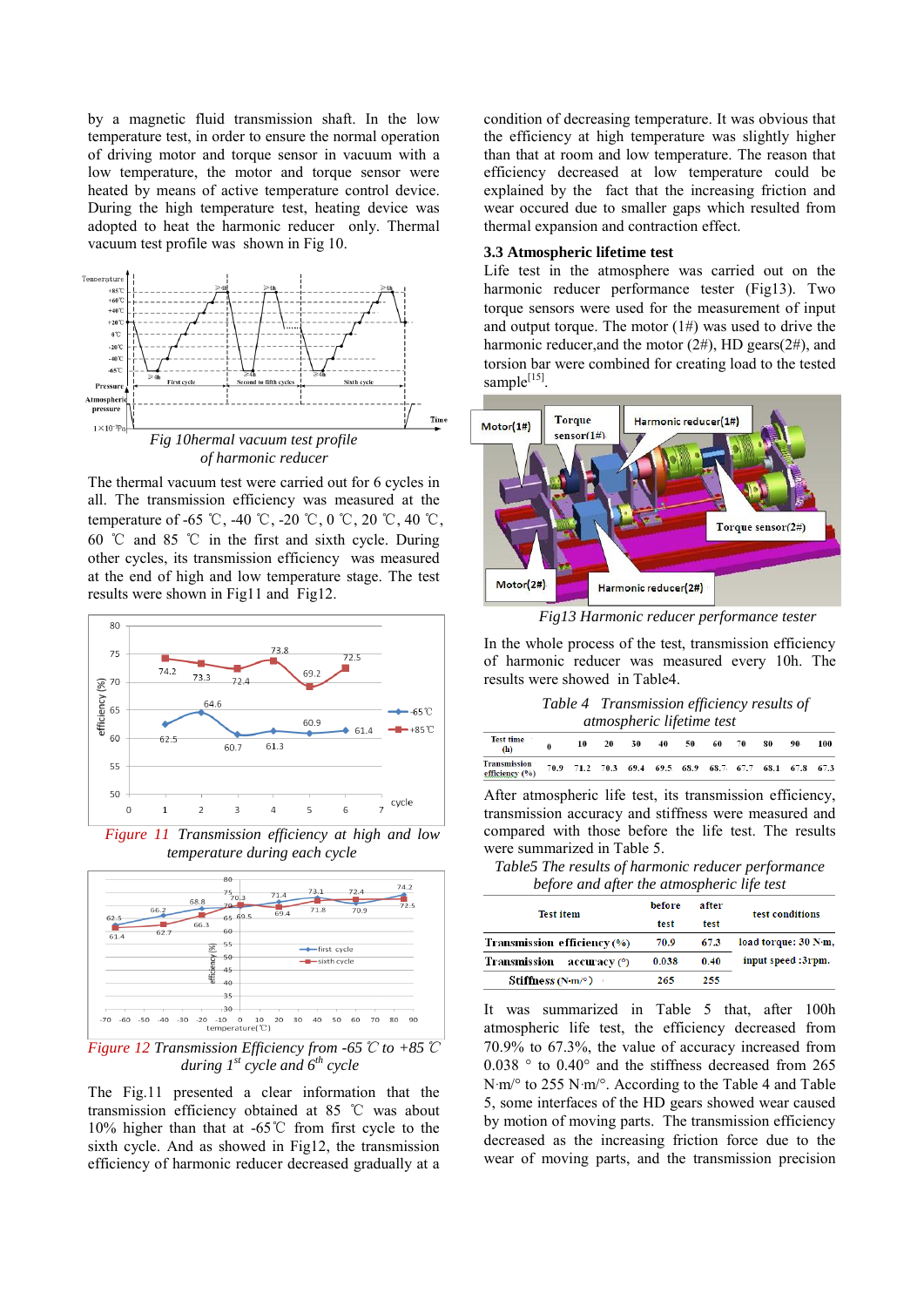got bad due to the increasing gap between the contact surfaces. Its stiffness decreased because of the reduced preload between the gearings due to the increasing gaps of some interfaces<sup>[16]</sup>.

#### **3.4 Topography analysis after all the tests**

After completion of life test, the surface of the flexspline and circular spline, interface of wave generator-flexspline were checked. The surface topography were shown in Fig14.



a) circular spline teeth



b) flexspline teeth



c) innerface of wave generator-flexspline. *Fig14 Surface morphology of harmonic reducer after the tests* 

It could be seen that the circular spline teeth and flexspline teeth showed almost no wear after extreme temperature storage test, thermal vacuum test and atmospheric life test. Only slight wear was found at the innerface of wave generator-flexspline.

### **3.5 Conclusions of section 2**

The performance of the harmonic reducer lubricated with solid  $MoS<sub>2</sub>$  did not decrease after high temperature and low temperature storage test .

The harmonic drive gears worked well in thermal vacuum environment, and its performance did not decrease after thermal vacuum test.

The transmission efficiency of the harmonic reducer decreased gradually as the temperature decreased, and it was more obvious at low temperature.

The performance of harmonic reducer decreased slightly after 100h atmospheric life test, but it was still in good condition to satisfy the space requirement.

# **4 REFERENCES**

- 1.Ueura K,Slatter R. Development of harmonic drive gear for space applications[R]. European Space Mechanisms and Tribology Symposium, 8 th,Toulouse,France,Sep.29-Oct.1,1999:259-264.
- 2.Wyn-Roberts D.New frontiers for space tribology[J].Tribology nternational,1990,23(2):149- 155.
- 3.Lewis S.D.1997,Guidelines for Accelerated Testing of Liquid Lubricated Mechanisms,ESTL/TM/199.
- 4.Simon D. Lewis, ESTL AEA Technology, Risley,Warrington WA36AT,UK, Accelerated Testing of Liquid Lubricated Spacecraft Mechanisms.
- 5. Sehafer I, Bourlier P, Hantsehnek F, et al. Space Lubrication and Performance of Harmonic Drive Gears[R]. ESA SP  $-$  591, July 2005.
- 6.Zhou Hui, Wen Qingping, Zhang Weiwen. Harmonic drive used in spacecraft[J]. Vacuum and Cryogenics, 2004, 10(4): 187-192.
- 7. Zhou Hui, Sun Jing, Wen Qingping, Zhai Shao xiong,et al. Lubrication and Performance ofHarmonic Drive Used in Spacecraft[J]. Journal of astronautics, 2009,30(1):378-381.
- 8. K Ueura, Y Kiyosawa, J Kurogi, et al.Tribological aspects of a strain wave gearing system with specific reference to its space application. Proc. IMechE Vol. 222 Part J: J. Engineering Tribology, 2008.
- 9.Maniwa Kazuaki; Obara Shingo, "Study on Lubrication Mechanisms of Strain Wave Gearing", JAXA research and development report, 2007, p1- 170.
- 10.Fusaro RL. Preventing Spacecraft Failures Due to Tribological Problems[R]. NASA/TM-2001- 210806,April 2001.
- 11. I Schafer, P Bourlier, F Hantschack, E W Roberts, Space Lubrication and Performance of Harmonic